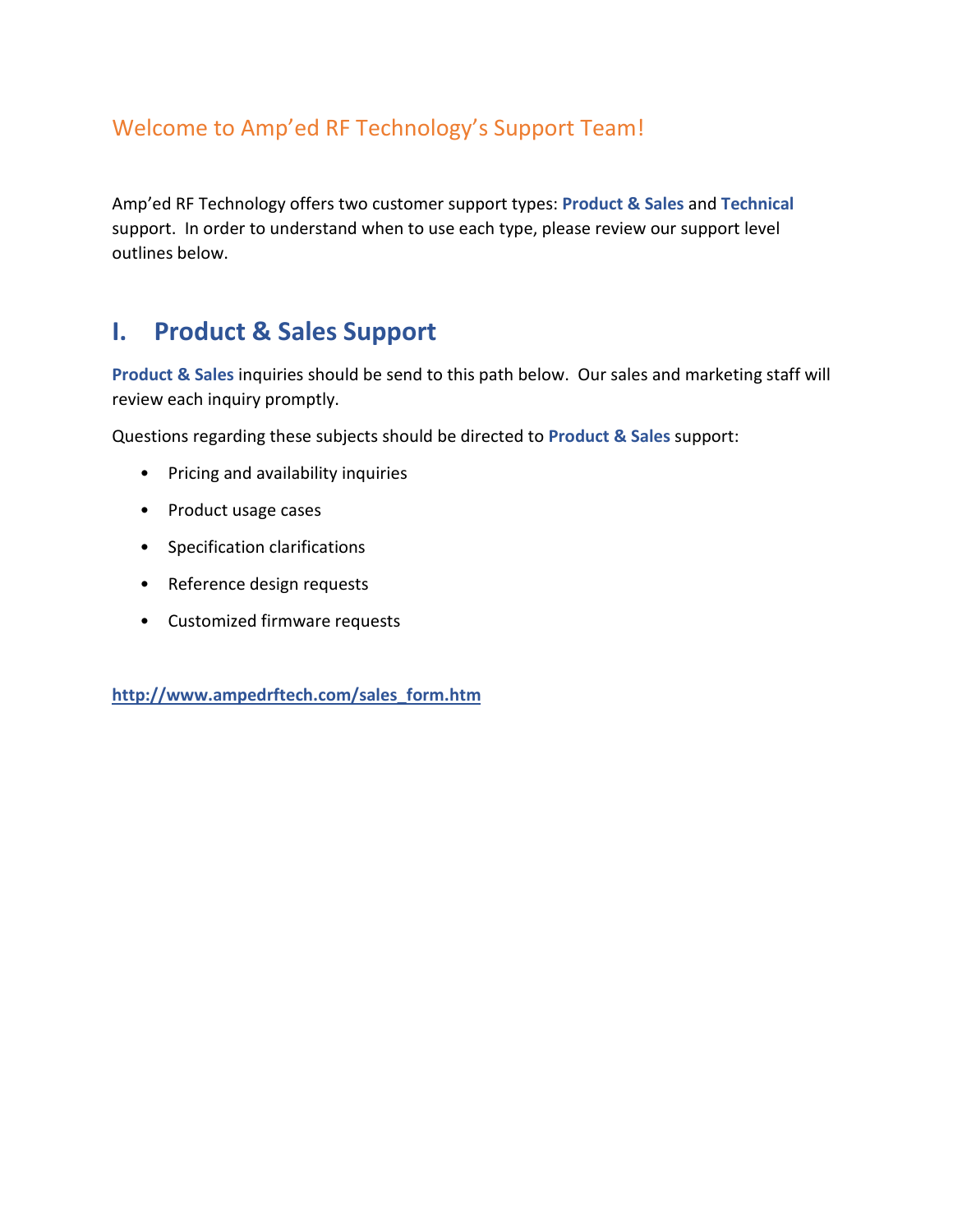# Sales & product inquiry form

Please enter your contact information.

| Email:                   |               |              |
|--------------------------|---------------|--------------|
| Name:                    |               |              |
| Company:                 |               |              |
| Tel number (+area code): |               |              |
| Country:                 |               |              |
| Product type:            | Select        | ▼            |
| Subject:                 |               |              |
| Details:                 |               | 1            |
|                          |               |              |
| Challenge characters:    | uoixqif       |              |
|                          | <b>Submit</b> | <b>Reset</b> |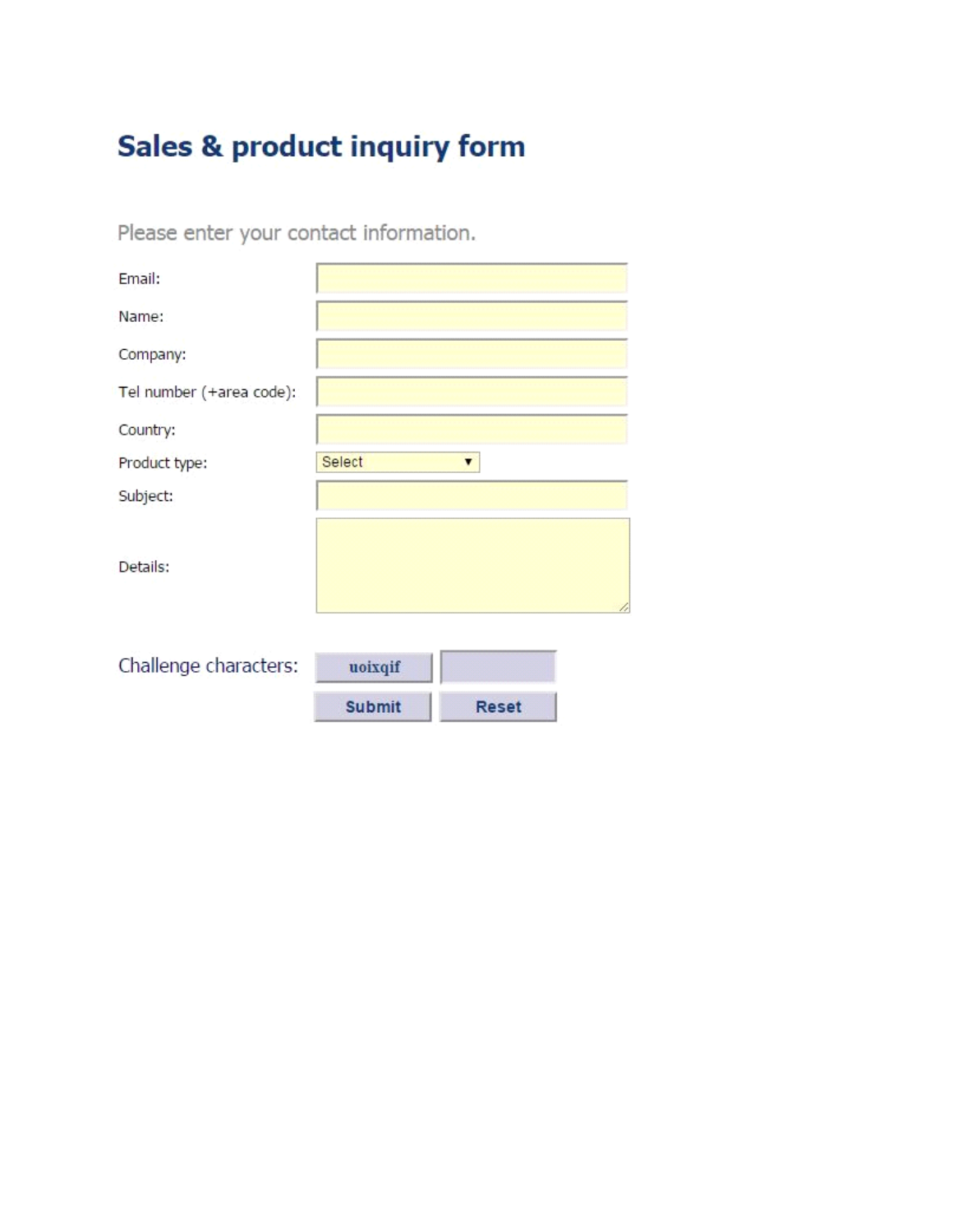## **II. Technical Support**

Please include the follow information in each support request:

- The FULL configuration listing from the exact usage/test case
- Accurate steps for us to reproduce the issue
- Use our standard tools to reproduce an issue: USB evaluation dongles, mobile reference applications, and our PC evaluation software

A **Technical** inquiry is one that has a scenario which can be resolved from a technical analysis. There should be a question or problem, for which our support agents and engineering staff can answer. More general inquires about products, should be sent to the **Product & Sales** inquiry level. Some example of Technical subjects are:

- Connection problem
- Usage case where higher speed or lower power is desired
- Problem sending command to the device
- Feature is not working properly

**Email technical support issues to: support@ampedrftech.com**